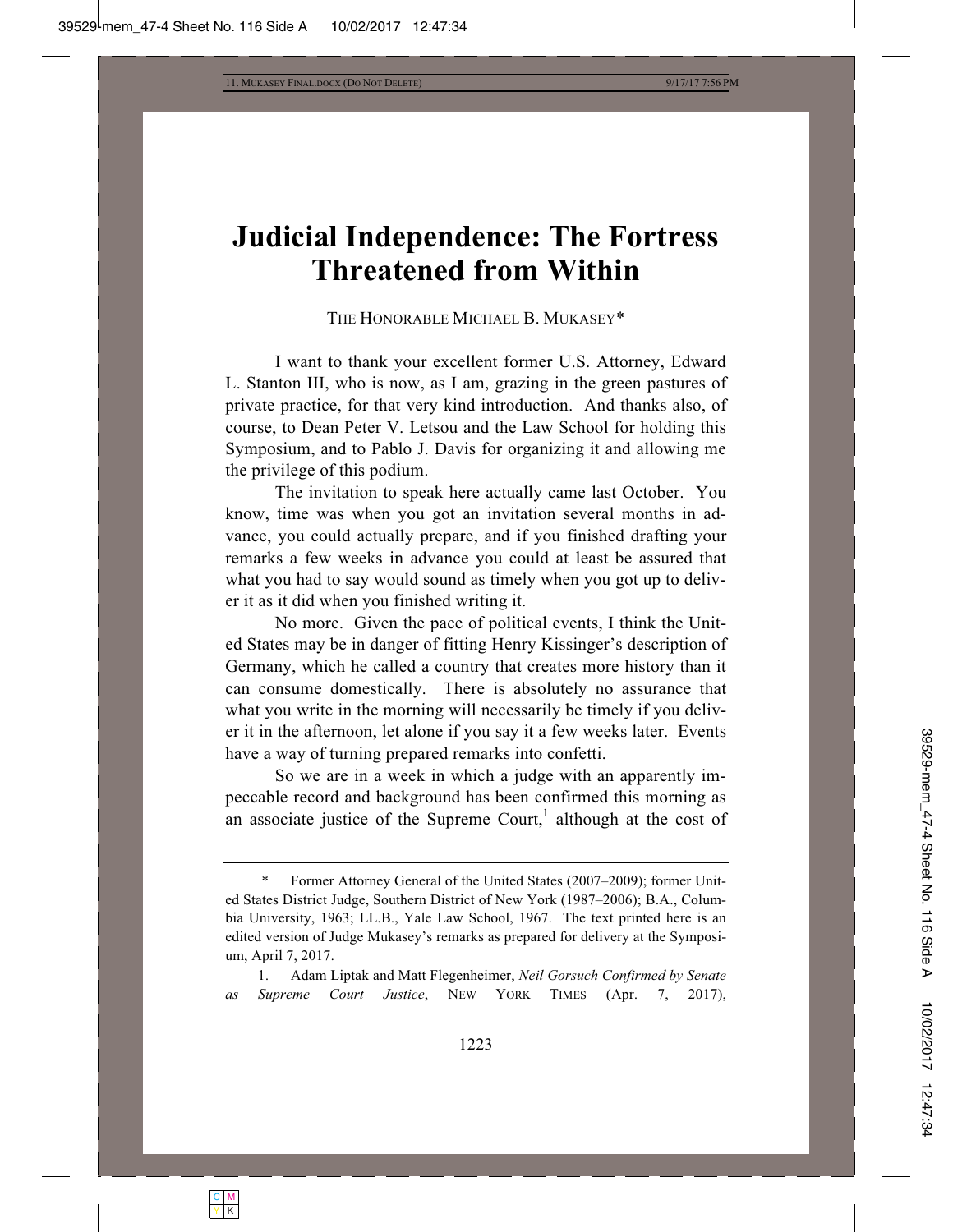taking perhaps one more step toward turning the United States Senate into a high-class edition of the House of Representatives, where the majority rules and the minority can be rendered virtually invisible.

What does that process do to at least the perceived independence of judges? Well, obviously, nothing good; at least, it doesn't do anything good for those lawyers who may aspire to be judges, and for those judges who may aspire to what my late partner and a former Deputy Attorney General and District Judge, Harold Tyler, who had a wonderful sense of humor, used to call preferment—a quaint term, but so much more refined than "promotion."

I hope I am not ruining the suspense if I tell you at the outset that I do not actually believe that the independence of judges is really threatened today in the way that reference to a "fragile fortress" might suggest, and certainly not by the occasional insult or criticism by public figures or commentators. Judges—at least this applies to federal judges—have life tenure and a guaranteed salary for that entire tenure. And, of course, state-court judges know going in the nature of the independence that they enjoy, and by and large it's pretty well observed. The Founders put the independence of federal judges right in the Constitution to protect the country from one of the conditions described in the Declaration of Independence, that of judges rendered "dependent on [the Sovereign's] Will alone, for the tenure of their offices, and the amount and payment of their salaries." In that respect, at least, judges do not live in a fragile fortress.

But there is a danger to judicial independence from another source, and I would suggest to you that much of it comes from *inside* the fortress.

Judges have, for centuries, worn black robes in part as a symbol that they are, or at least are supposed to be, the same: the same to and for everyone, just as the law itself is the same for everyone. It isn't supposed to matter whose head is popping up from beneath the black crepe; they all apply the same law.

Now, that has probably been a little dubious for some time, but it has been at least aspirational: even if all judges are not actually the same, they perhaps should aspire to a careful-enough adherence to an objective law that the result should depend on what the facts are

https://www.nytimes.com/2017/04/07/us/politics/neil-gorsuch-supremecourt.html?  $r=0$ .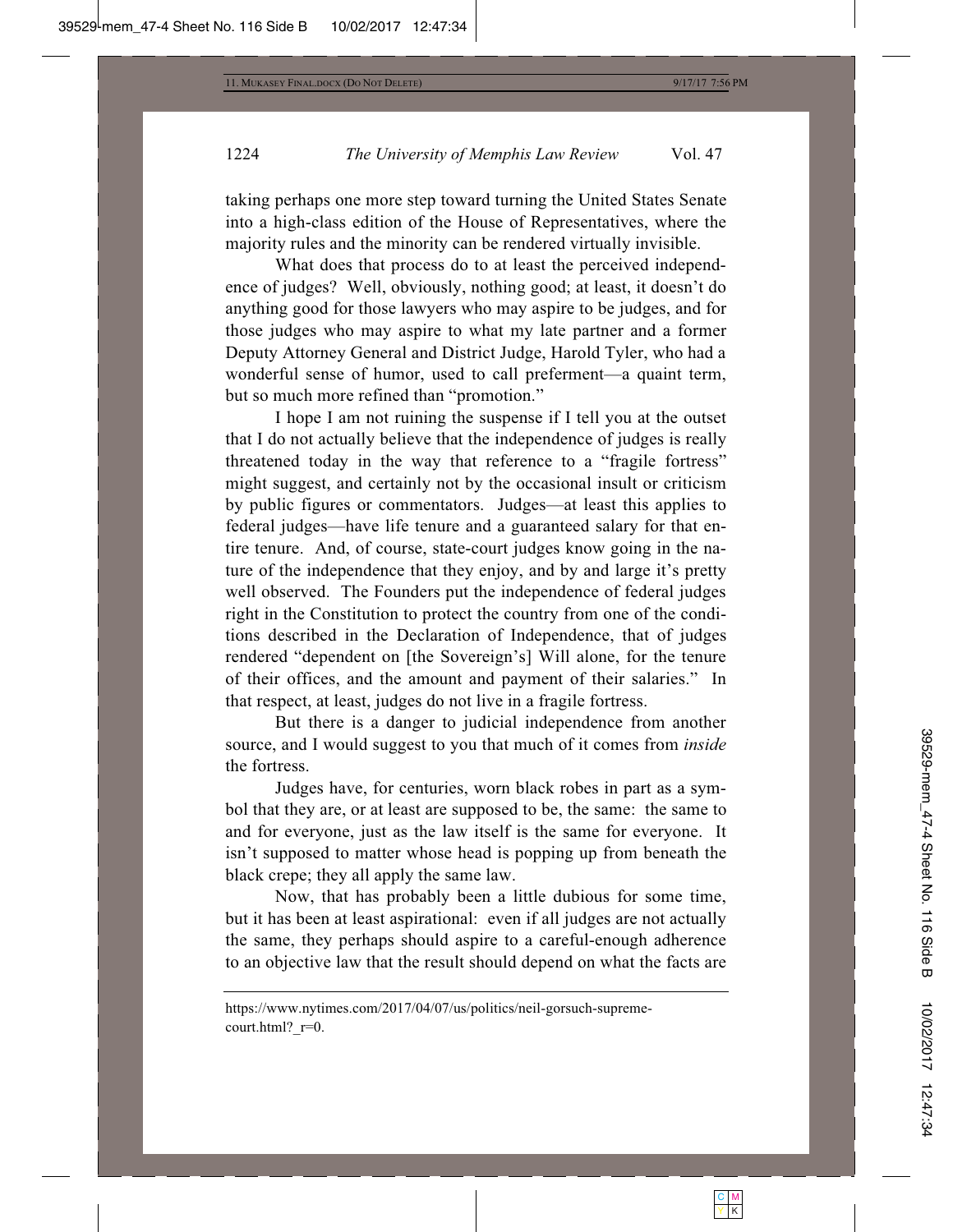and what the law is, not on what the opinion trends are and who the judge is. I think what we have seen increasingly is that judges are perceived to be, and in some cases may very well be, political players. And so it can often matter very much who the judge is. It matters to the point where a justice now sitting on the Supreme Court delivered herself of opinions as to one of the candidates in the last election—to only a mild fluttering of eyebrows. Another justice, who was then going through a confirmation hearing, told the Judiciary Committee and the rest of us that a wise woman of her background might very well have something to offer to the process of deciding a case that would not be available from a white Anglo-Saxon Protestant male—even a wise one. No one challenged her; no one suggested that the comment was the least bit objectionable, or even remarkable.

More recently, news reporters describing a panel of Ninth Circuit judges who were sitting to decide a case that involved what has been referred to as the travel ban, referred to the panel as "bipartisan"—meaning that it included at least one appointee of each of our political parties. And these reporters thought the term was not only accurate but actually complimentary of the panel.

When did this all begin, and how did we come to this point?

Now, there are those who might say that it began at the latest when President Roosevelt, as you heard earlier today, sent to Congress something called the Judicial Procedures Reform Bill of 1937. And I will tell you that that, like any other piece of legislation whose title includes the word "reform", the bill contained a lot of mischief (indeed, any time I see that word in a piece of legislation, I automatically start to read it much more carefully). It soon became known as the "court-packing" plan.

You will recall that the plan to pack the Court did not go through, and didn't have to because the justices kind of took the hint and decided to permit some New Deal legislation to stand, thereby carrying out what became known as "the switch in time that saved nine."

But I would bring the date a lot closer in time—specifically to 1965—when the Supreme Court decided *Griswold v. Connecticut*<sup>2</sup> and, for the first time, articulated as a constitutional construct the

 <sup>2.</sup> Griswold v. Connecticut, 381 U.S. 479 (1965).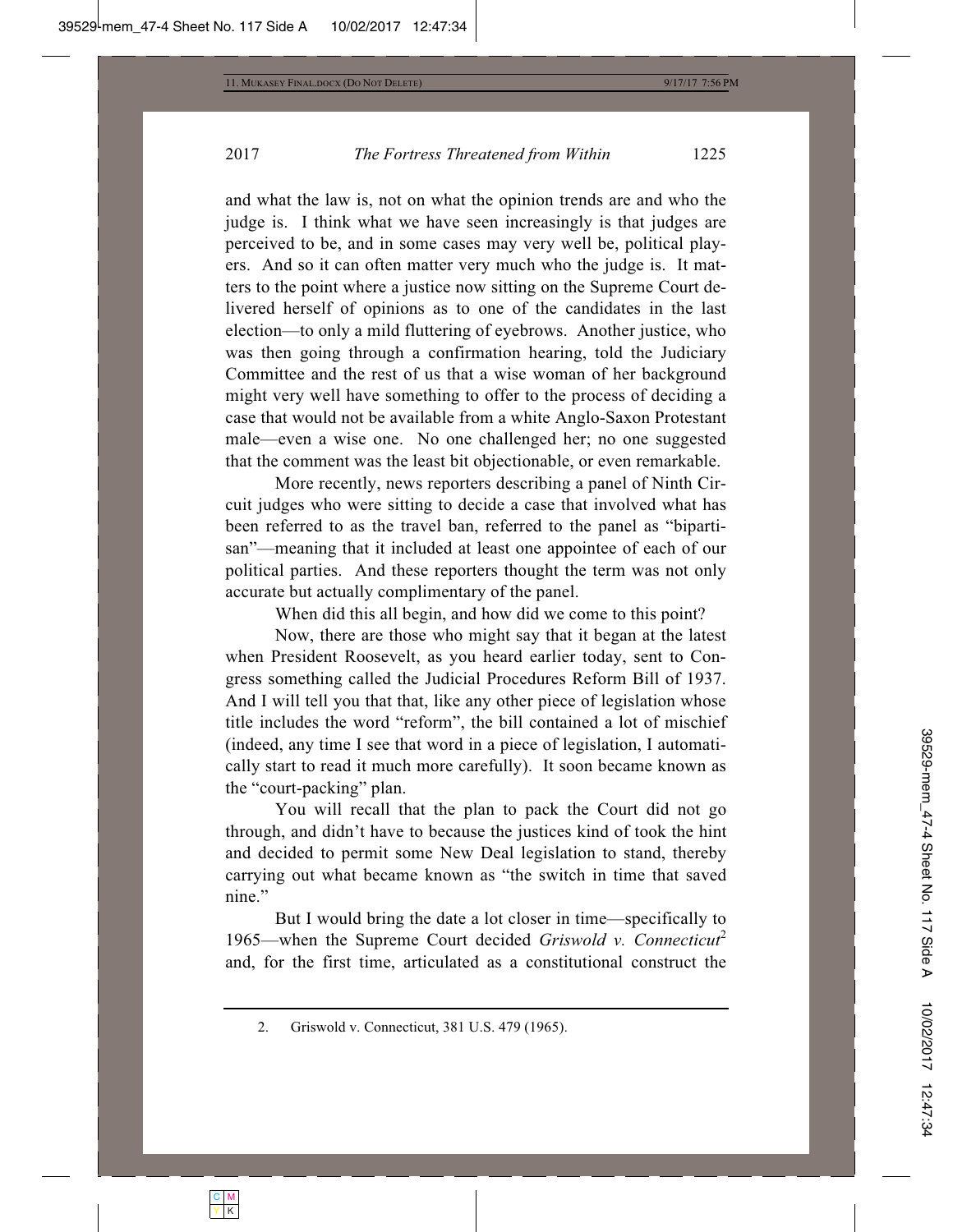right to privacy. I use the phrase "as a constitutional construct" advisedly, because those of you familiar with the actual words of the actual Constitution, and its amendments, may be aware that the word "privacy" appears nowhere in the document.

*Griswold* involved a Connecticut statute that was probably considered uncommonly stupid even in 1965, that banned the sale and distribution of contraceptive devices. Now, even though the statute generally went unenforced, a number of professors and students at my alma mater, Yale Law School, along with one or two cooperative physicians, decided to arrange a test case to challenge the constitutionality of the law. So the physicians duly distributed contraceptives, and were duly fined a symbolic \$100, and the case wound its way up to the Supreme Court, which decided in 1965 that the statute was unconstitutional. The Court held that the statute violated the right to privacy, and that although the word "privacy" was not to be found anywhere in the written Constitution, the concept of a right to a zone of privacy could be found in what was described as "penumbras" formed by "emanations"<sup>3</sup> from the amendments that *were* in the written Constitution.

Of course, once you start enforcing emanations that form penumbras, it really isn't that long a distance to defining the "heart of liberty" as having to include "the right to define one's own concept of existence, of meaning, of the universe, and of the mystery of human life."<sup>4</sup> That was in another, later, Supreme Court opinion—although the mystery of human life could be terminated by the right to define one's own concept of existence and of meaning, or so it seems from the result in *Planned Parenthood v. Casey*, where that passage appeared. Even the right to define one's own concept of existence, or at least the existence of one's unborn child, might have to yield when it is found, as held in *Gonzales v. Carhart* in 2007, in a passage written by the same justice who said we all have the right to define our own concept of existence, that "[t]he government may use its voice and its regulatory authority to show its profound respect for the life within the woman."<sup>5</sup>

 <sup>3.</sup> *Id.* at 484.

 <sup>4.</sup> Planned Parenthood of Southeastern Pa. v. Casey, 505 U.S. 833, 851 (1992).

 <sup>5.</sup> Gonzales v. Carhart, 127 S. Ct. 1610, 1633 (2007).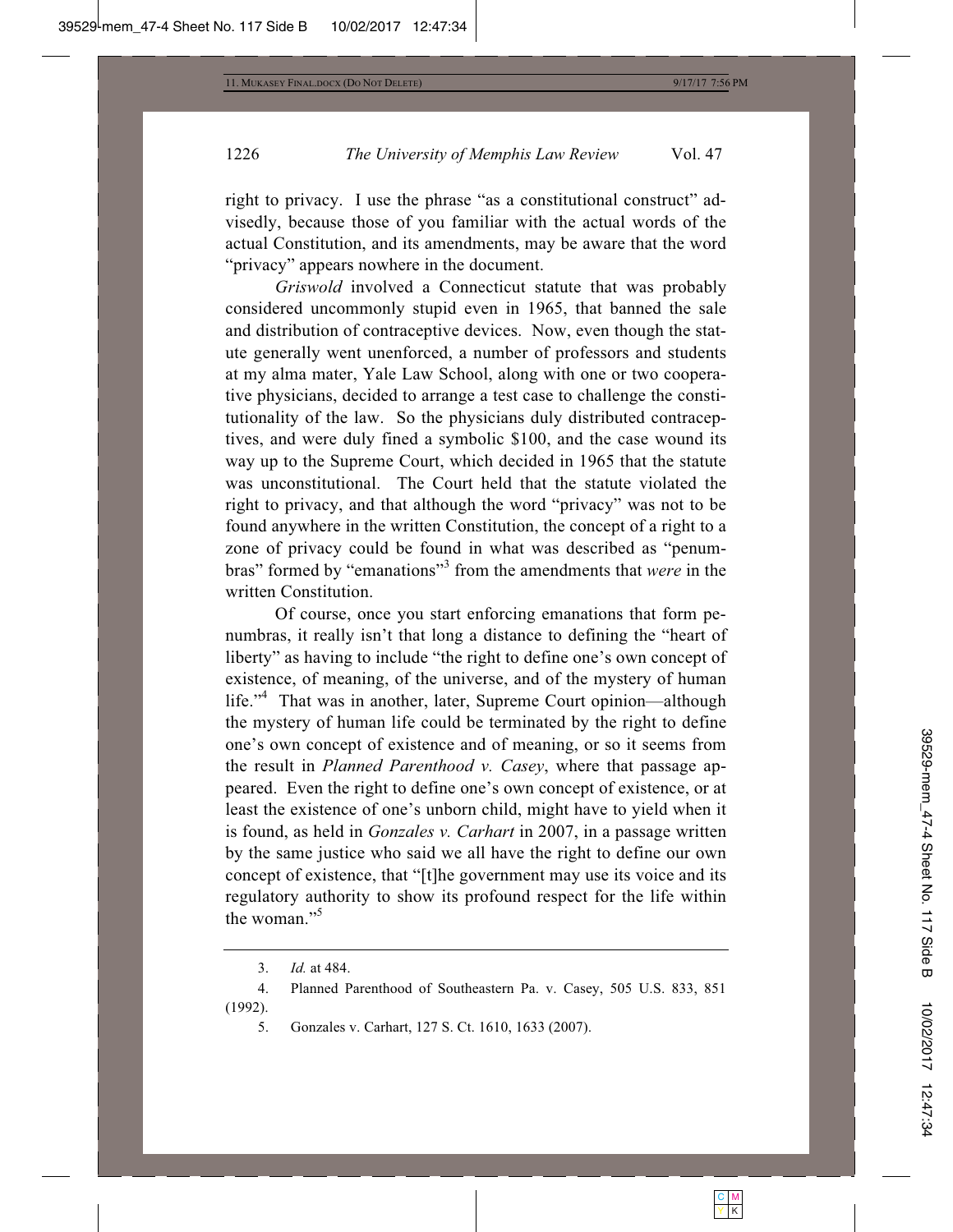The point here is not simply to skip rocks off the Supreme Court, or even only Justice Kennedy, who wrote all of the passages that I've just quoted. The point, rather, is to lift the lid off a tendency in the judiciary that I suggest to you is having and is going to have far more profound effects on the independence of the judiciary than the occasional brickbat or epithet hurled in the direction of one or more judges. (And I will tell you parenthetically, having been a judge, that it isn't the unjustified criticism that hurts, it's the *justified* criticism that hurts a lot more, even though it's a lot rarer, as we know.)

It is quite simply the tendency to see every societal problem as one that can and probably should be solved by judges. I don't mean here to blame solely the judiciary for this tendency. Far from it. After all, Congress has the power to define—and of course to limit—the jurisdiction of federal courts, and Congress could use that power any time it wished to constrain the courts or at least to limit them to a proper exercise of their subject-matter jurisdiction.

Rather, it would seem that Congress is at the least passively complicit in the process, if it does not actually encourage it actively. After all, it is far easier to duck controversial issues, such as abortion and other privacy-related issues, and simply to shrug and say the courts have spoken, than it is to have to try to resolve such issues through the political process of give and take, and risk offending some active constituency.

Once judges start down that road, they risk becoming political functionaries like any other, expected to serve the will of whatever theory or thought is current among those regarded as right-thinking people.

The most current arrogation of power by courts concerns an issue that at least arguably engages the duty and authority of the executive with respect to protecting our national security—namely, the executive order, or orders, embodying the so-called "travel ban."<sup>6</sup>

There was a time when judges did not need to be reminded of the limits of their mandate, particularly in matters of national securi-

 <sup>6.</sup> For the first such order, see President Donald J. Trump, Executive Order 13769 (Protecting the Nation from Foreign Terrorist Entry into the United States) (Jan. 27, 2017), https://www.whitehouse.gov/the-press-office/2017/01/27/executiveorder-protecting-nation-foreign-terrorist-entry-united-states.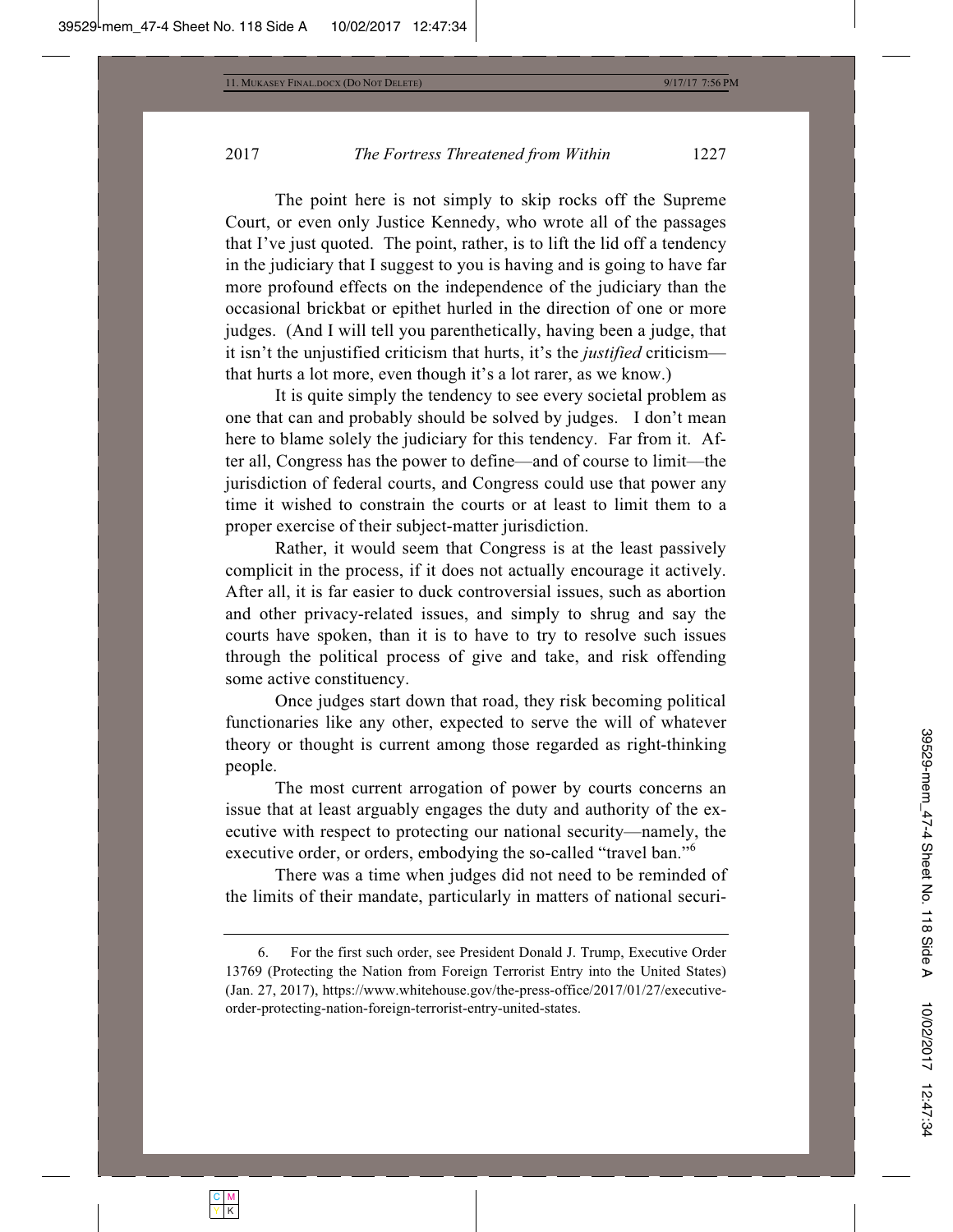ty. Justice Jackson, writing for the Court in *Chicago & Southern Air Lines v. Waterman Steamship Corporation*, 7 in 1948, explained why national security issues were the responsibility of those branches of government with political accountability. Such decisions, he wrote, are

wholly confided by our Constitution to the political departments of the government, Executive and Legislative. They are delicate, complex, and involve large elements of prophecy. They are and should be undertaken only by those directly responsible to the people whose welfare they advance or imperil. They are decisions of a kind for which the Judiciary has neither aptitude, facilities nor responsibility, and which has long been held to belong in the domain of political power not subject to judicial intrusion or inquiry.8

That was the rule in ordinary times. But we are not, as you know, in ordinary times, and particularly with respect to the current president. Because currently fashionable thought in some circumstances regards everything he does as the act of someone who cannot be regarded as a president. Because although he was duly elected, his taking of a solemn oath to uphold the Constitution is not to be taken seriously because he has not shown he is the sort of person who understands what a solemn obligation actually is. That, I'm afraid to say, is the underlying reasoning that seems to be the only support for the judicial decisions invalidating the travel-ban order.

Now, as you know, the order in question bars entry into the United States of any non-U.S. citizen who does not have either a visa or a green card and who is traveling from any of six nations, all predominantly Muslim. These nations were already singled out by the prior Administration and by Congress for particular concern. Despite the recitation in the second edition of that order $9$  of the reason why

 9. President Donald J. Trump, Executive Order 13780 (Protecting the Nation from Foreign Terrorist Entry into the United States) (Mar. 6, 2017),

 <sup>7.</sup> Chicago & Southern Air Lines, Inc. v. Waterman Steamship Corp., 333 U.S. 103 (1948).

 <sup>8.</sup> *Id.* at 111.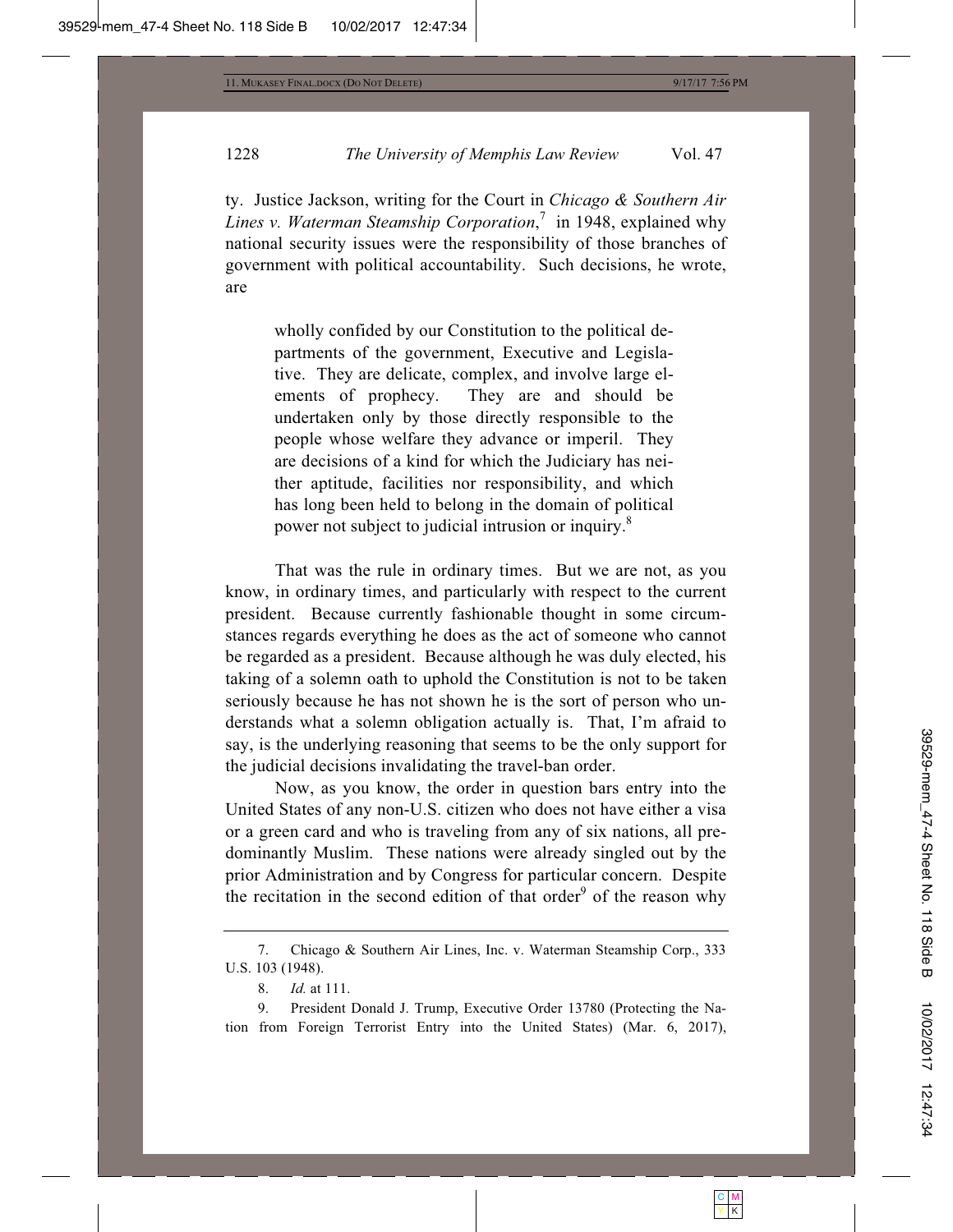each of these countries presented a legitimate cause for concern, and despite an explicit statute<sup>10</sup> that grants the president authority to exclude any alien or group of aliens so long as he avers that it is in the national interest to do so, a few district judges have held that the order in question violates the Establishment Clause of the Constitution by disfavoring a particular religion—the Muslim faith—in contrast to others.<sup>11</sup>

Interestingly, the cited support for this conclusion, in each case, does not lie in the effect of the order, which after all does not apply to most Muslim countries. Rather, the cited support is from statements made by the president who signed the order—in some cases, made during his campaign for president, when he said he would impose a ban on Muslims; in other cases, made years before he ran for president and in contexts other than immigration; and, finally, made by him and by others after he was elected, to the effect that the order in question essentially embodies the promises and positions he took during the campaign.

What the judges who decided those cases have done is to say, essentially, that so long as the order emanates from Donald Trump, it cannot be given the normal presumption of regularity that would attach to the order of another president or, indeed, another executive officer who had taken an oath to uphold the Constitution and who was acting on a stated basis that was facially neutral and nondiscriminatory. In essence, what they seem to be saying is that this president's acts are permanently tainted by whatever statements of improper motive he has ever made or others have ever made on his behalf.

Now, all of this would be of limited interest—after all, these orders are on their face temporary and in any event deal only with one discrete issue—if not for the fact that whether we acknowledge it or not, we have been for decades the main targets of a war being

10. Immigration and Nationality Act, § 212(f), 8 U.S.C.S. § 1182(f).

https://www.whitehouse.gov/the-press-office/2017/03/06/executive-orderprotecting-nation-foreign-terrorist-entry-united-states (last accessed June 9, 2017).

 <sup>11.</sup> For a prominent example of such reasoning, see: Order Granting Motion for Temporary Restraining Order, Hawaii v. Trump, CV No. 17-00050 DKW-KSC (Mar 15, 2017).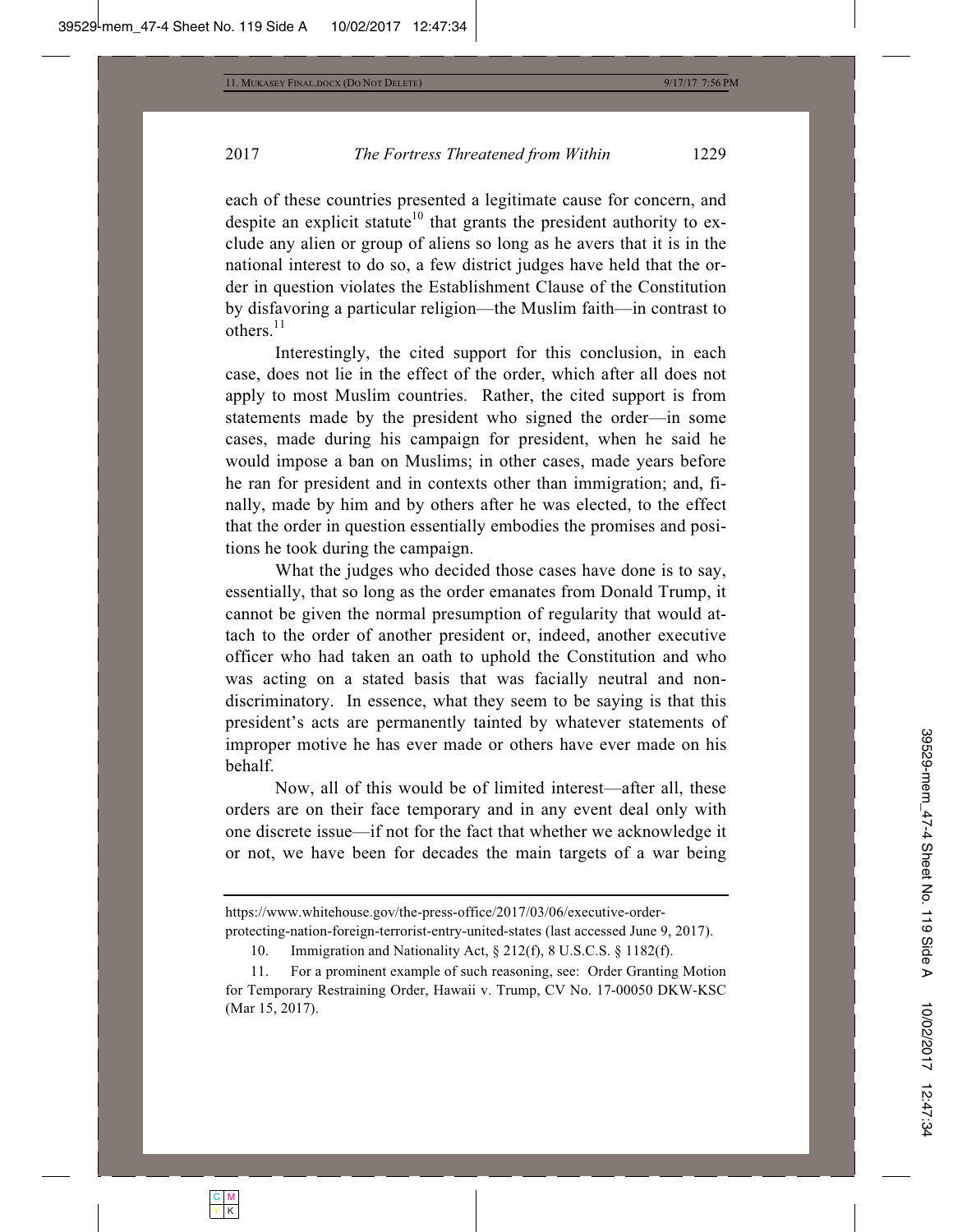waged by a death cult. It is a war that we did not choose, and that will go on whether we acknowledge it or not, and whether we say it's over or not. It is a war that we may well have to fight on our own soil, and that we may well have to fight "hot" during the Trump presidency. And if courts will not permit the government to act because the motives of the person who heads it are suspect, we may be in for tragically difficult times.

Now, this didn't start on September 11, 2001, or even in February 1993 with the first World Trade Center bombing. It actually started way back in the 1940's when one of the leading lights of what became the Muslim Brotherhood, Sayyid Qutb, an Egyptian working in the Education Ministry in Cairo, was awarded a traveling fellowship that was actually meant in large part to get him out of the country because he was a troublemaker. And he chose—just our luck—to travel to Greeley, Colorado. There, in post-war, small-town America, he encountered Western society for the first time, with jazz music, crew cuts, dancing. He is reputed to have walked in on a church social when people were dancing to a recording of "Baby It's Cold Outside" and he was scandalized. He decided that Islam as he knew it would have to be eternally at war with such a society.

He went back to Egypt, and continued to agitate in the fashion that had, in the late 1940's, gotten him the award of a traveling fellowship, except this time, in the late 1960's, it got him hanged. Many of his followers left Egypt for Saudi Arabia, where Qutb's brother wound up teaching the spoiled son of a wealthy Saudi construction family—a young man named Osama bin Laden. And the rest, as they say, is history.

To fight this ideology, it is going to take not only force although it will certainly take that—but also support from those within the Muslim world who favor reform. And they are there. In 2014, President Abdel Fattah el-Sisi of Egypt, who visited the White House earlier this week and was received warmly by the president although skeptically by network commentators, delivered a remarkable speech at Al-Azhar University in Cairo, the seat of Sunni learning and the venue for President Obama's 2009 outreach to the Muslim world. President Sisi addressed the imam of Al-Azhar University—looked him straight in the eye—and the other imams who were present, and told them that Islam as then being preached was bringing death and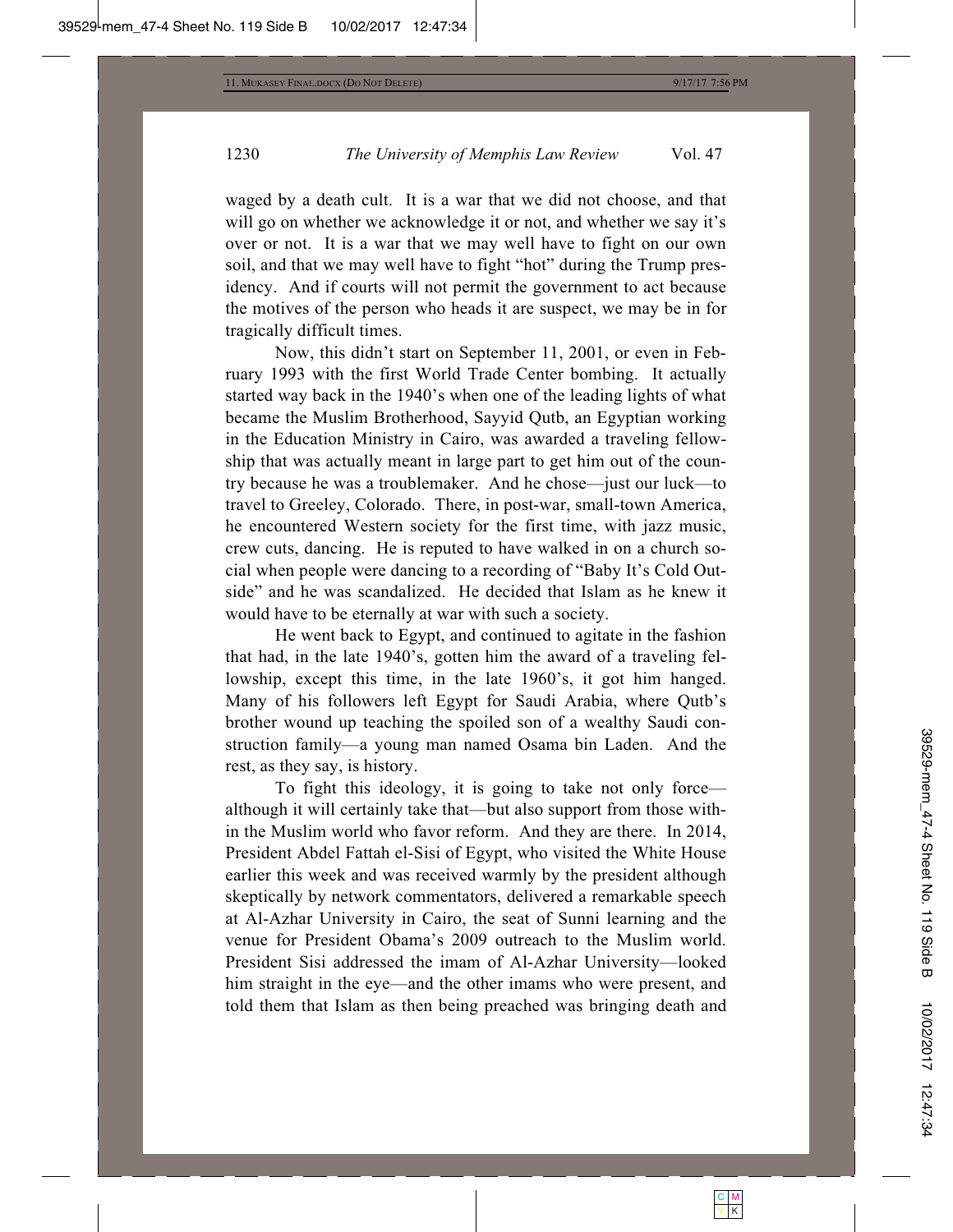destruction on Muslims, and urged them to put an end to it. He urged that curricula in Egypt be reformed so as to eliminate the teaching that strict Islam had to dominate the world, by force if necessary, and that it is the personal duty of each Muslim to bring about that domination.

That imam, Ahmed el-Tayeb, followed up with his own speech, which he delivered in Saudi Arabia, arguing that Muslim young people were being misled and ruined by an erroneous interpretation of the religion. Although latest reports from Egypt indicate some backsliding from that position by those in control of the University, the government itself apparently remains committed to the reform effort.

I'll be willing to bet dollars to doughnuts that there isn't anybody in this room who had ever heard of either of those speeches.

There are those in our own country who preach the same message, but they have not been until now the focus of the government or of its outreach, which instead has gone to organizations like CAIR, the Conference on American Islamic Relations, and ISNA, the Islamic Society of North America, both of which are affiliated with the Muslim Brotherhood. The Muslim Brotherhood, of course, sounds like a fraternal organization along the lines of the Elks or the Rotary Club. It is not. The slogan of the Muslim Brotherhood from the time of its founding until now has been, "Allah is our objective, the Prophet is our leader, the Qur'an is our law, jihad is our way, and dying in the faith of Allah is our highest hope."

CAIR, as a matter of fact, was named as an unindicted coconspirator in the terrorism financing case against the Holy Land Foundation—the largest such case ever tried in this country. They are the people who in the last Administration were regularly invited to the White House and are recognized as representative of Muslims in the United States.

The last Administration's blindness to the secondary effect of this outreach was stunning. Imagine what the reaction is bound to be from the average Muslim resident of the United States when high government officials confer on ISNA the mantle of respectability that comes with being wooed by such officials. How likely do you think it is that such an average resident would reject the counsel of CAIR and ISNA and opt instead for the teaching of those who believe that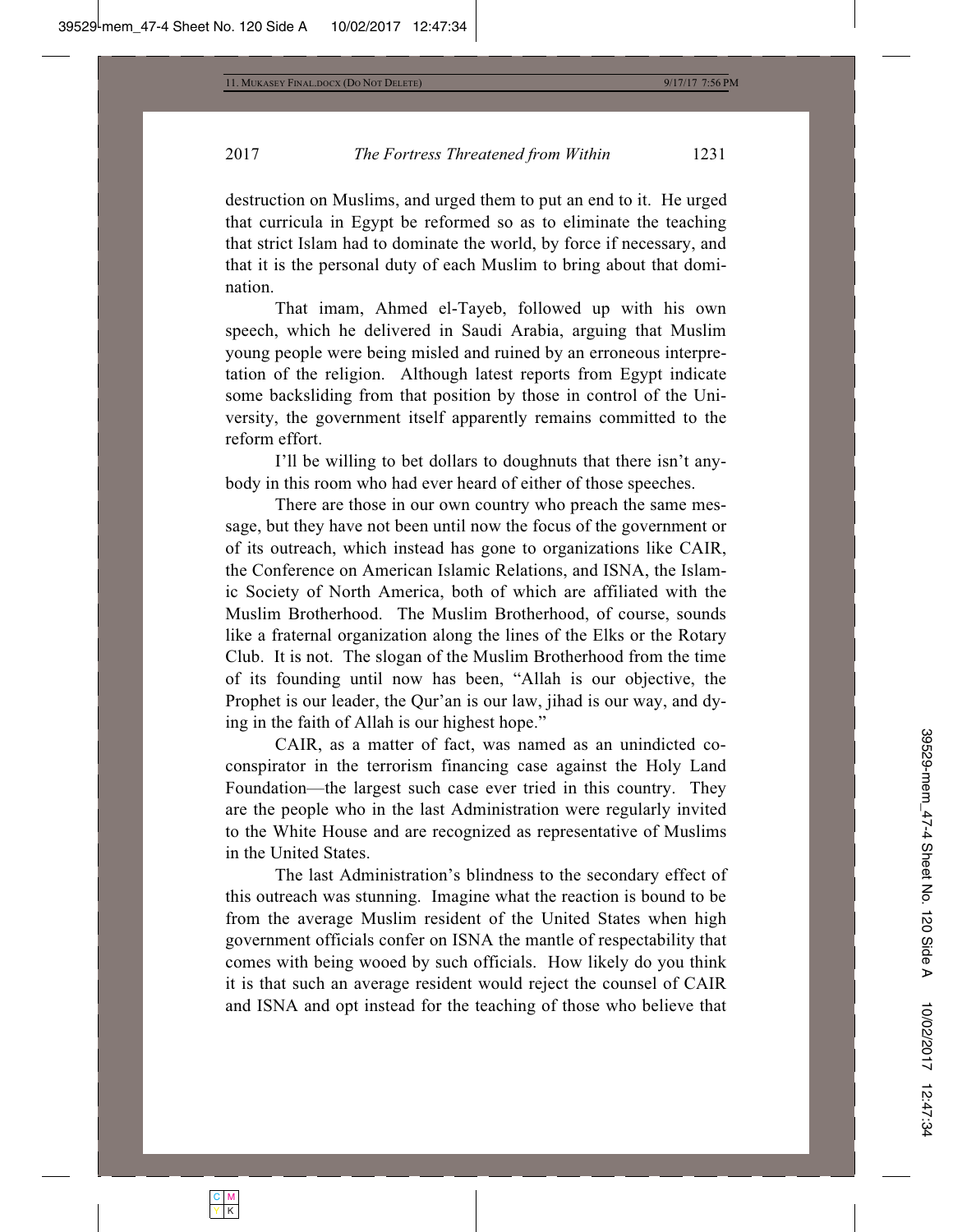those organizations are intent on subverting the values of this country? It's not very likely at all.

No doubt the claim would be made that if our government favored reform-minded Islamic groups, and enhanced their credentials by engaging *them* rather than organizations like CAIR and ISNA, the government would be picking winners and losers in a religious dispute, and thereby violating the First Amendment's Establishment Clause—the same clause the travel ban was said to violate. Indeed, the Establishment Clause reasoning of the travel-ban cases—to the extent you can call it reasoning—could tend in this direction, particularly if the purported motives of the president continue to be made part of the analysis.

The point here, however, is not a matter of religion but a matter of politics and national security. So I put the question to you: would it be lawful for the government to favor—for political and national security reasons—people who accept our constitutional system of governance, and to oppose those who don't? It was entirely permissible to do that during the Cold War, when our adversaries were communists, who wanted to subvert our constitutional system and replace it with a totalitarian system.

In fighting this war against such an enemy, one that thinks that not only dancing but the very idea that people can choose their own government is a sacrilege, perhaps we should follow the example and take the advice of our greatest president—certainly our greatest lawyer-president—who said this in 1862 about how to deal with an unprecedented crisis that threatened the country at that time: "As our case is new, so we must think anew and act anew. We must disenthrall ourselves, and then we shall save our country."<sup>12</sup>

Make no mistake about it: the ideology that motivates the Muslims who are at war with us is a totalitarian ideology. It rules every aspect of life—economics, family law, whatever. It transcends allegiance to the nation-state.

Does this ideology's use of the hallmarks of religion—its call to a god and to a prophet, its reliance on a book (the Qu'ran)—mean that even to the extent it trenches on politics and seeks to impose ob-

 <sup>12.</sup> Abraham Lincoln, Second Annual Message (Dec. 1, 1862), AMERICAN PRESIDENCY PROJECT, http://www.presidency.ucsb.edu/ws/?pid=29503.